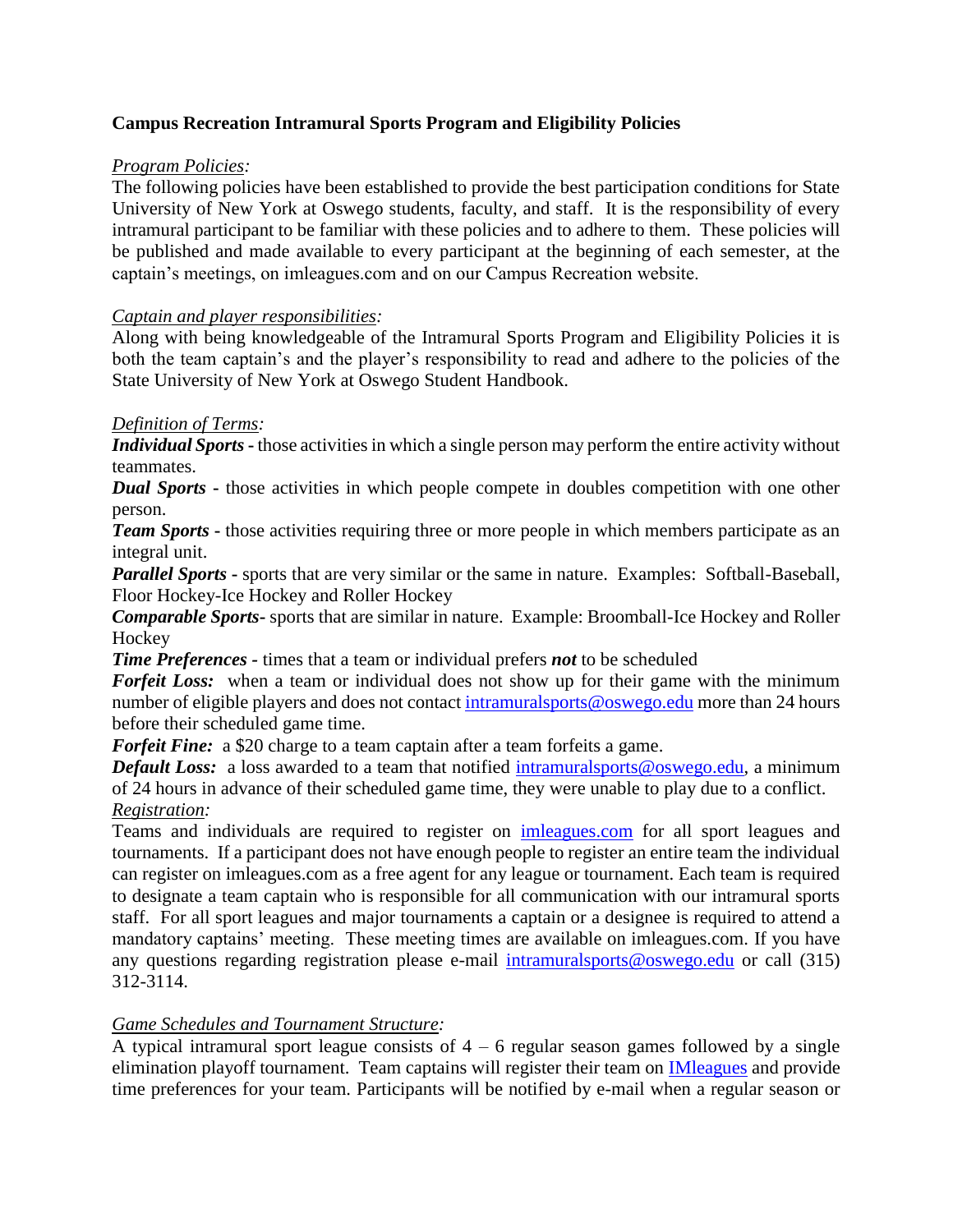playoff schedule is published on IMleagues. Team captains will be notified at the beginning of the regular season how many teams will qualify for the playoffs. Once regular season schedules are published team captains have 48 hours to review and accept their game schedule. Campus Recreation intramural sports official means of communication regarding league and tournament schedule will be e-mail and our staff will not ordinarily make phone calls to team captains. Most intramural tournaments will be either a single or double elimination format. For more information regarding our intramural leagues and tournaments please visit imleagues.com or our Campus Recreation website.

## *Rescheduling:*

A request for rescheduling must be made to [intramuralsports@oswego.edu.](mailto:intramuralsports@oswego.edu)

During the first 48 hours the schedule has been published to participants:

- 1. The Intramural Staff will attempt to honor all requests submitted during the first 48 hours the schedule has been published to participants.
- 2. If the request submitted during the first 48 hours cannot be changed, then the team will have the option to either play their game at the originally scheduled time or accept a default loss.

During the regular season after the first 48 hours the schedule has been published to participants:

- 1. If a rescheduling request is made during the regular season after the first 48 hours the league schedule was posted and the game cannot be changed, then the requesting team will record a default loss without the option to play the game at the originally scheduled time.
- 2. Each team is limited to one default loss per season.
- 3. If the requesting team has already received a default loss in the same sport league and the game cannot be changed, then the team will receive a forfeit loss and be charged a \$20 fine.

During playoffs and tournaments:

- 1. Team's time preferences will be confirmed prior to games being scheduled.
- 2. Playoff and tournament games will only be rescheduled due to extenuating circumstances. (i.e. when games are scheduled in conflict with a team's time preferences or a team has two intramural games scheduled at the same time).

All possible attempts will be made to reschedule games canceled due to inclement weather.

#### *Inclement Weather:*

Our Intramural Staff makes decisions concerning the postponement of games due to inclement weather no later than 2 p.m. weekdays or 11 a.m. weekends. Captains should check imleagues.com or call the Campus Recreation Lee Hall front desk at (315) 312-3114 after 2 p.m. on weekdays or 11 a.m. on weekends to check for game cancellations and rescheduled games. It is the responsibility of all team captains to notify their players of inclement weather decisions and any rescheduled games. Please inform your players to check imleagues.com or call the captain for game cancellations, not Campus Recreation. If a lightning is seen or thunder is heard during an outdoor event, intramural play will be suspended for one half hour after the last lightning is seen or thunder is heard.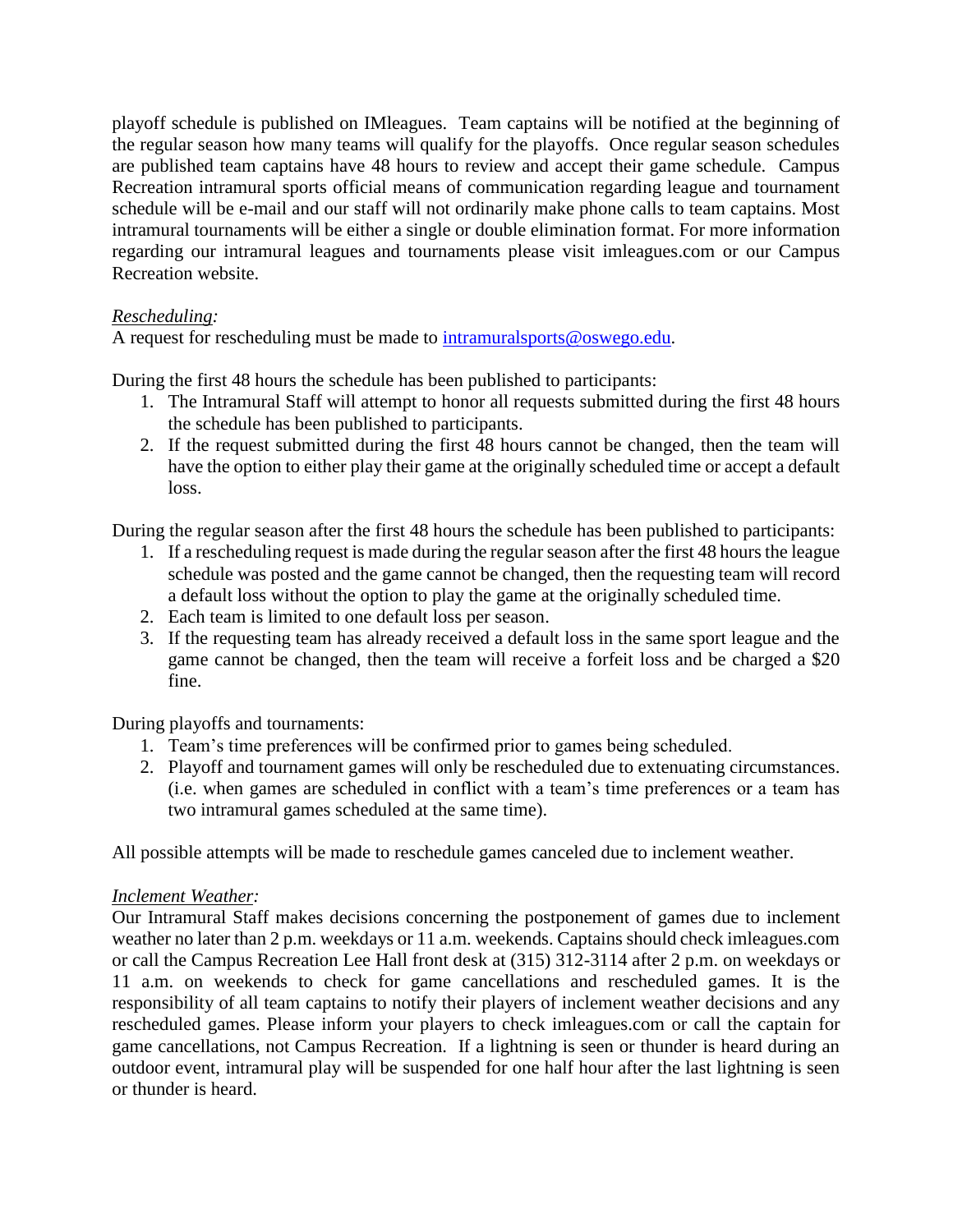### *Playoff Criteria and Tie Breaking Procedures:*

Players must be listed on a team's imleagues online roster to be eligible for playoffs.

### Criteria:

- 1. Teams must have an average of at least a 2.5 sportsmanship rating to qualify for the playoffs and must maintain the 2.5 rating throughout the playoff tournament.
- 2. Intramural final win/loss standings and/or the point system for the sports. Win = 2 points Win by Forfeit = 1.5 points Tie = 1 points  $Loss = 0$  points

### Tie Breaking:

- 1. Head to head competition.
- 2. Sportsmanship Rating.
- 3. Point difference with all opponents.
- 4. Total points in league play.

## *Awards:*

The winners of league playoffs, weekend tournaments, and one-day tournaments will receive Intramural Champion T-shirts for that activity. There may also be opportunities for individuals and/or teams to attend regional and/or national extramural championship competitions.

### *Eligibility:*

All State University of New York at Oswego students who are registered for classes during the current semester, and are in good disciplinary and financial standing with Campus Recreation are eligible for all intramural activities during that semester, unless one of the following eligibility restrictions apply.

- 1. Players must not be listed on the varsity roster in the same or parallel sport for the current academic year.
- 2. If a player is removed from a varsity roster after playing only one year then the student becomes eligible for the similar or parallel intramural sport the next Academic Year. If a student is listed on a varsity roster in their first year for less than 3 weeks an exception may be made for the student to play on a parallel intramural sport leagues in the same academic year. All exceptions must be approved by the Assistant Director of Campus Recreation or a designee.
- 3. If a player is removed from a varsity roster after two or more academic years the player must sit out two full semesters before playing in the same or parallel intramural sport. Exceptions may be made for players that were listed on varsity rosters in their second year for less than 3 weeks or were cut from a varsity team after 2 years. All exceptions must be approved by the Assistant Director of Campus Recreation or a designee.
- 4. A former varsity player is any student who played varsity for 2 or more years on any junior college or four-year college varsity program. All former varsity players must sit out one full academic year before being eligible to play in their parallel intramural sport.
- 5. Intramural team rosters are allowed 1 former varsity player OR one club member of a parallel/very similar intramural sport. (i.e. ice hockey and roller hockey are parallel to floor hockey, fast pitch softball and baseball to slow pitch softball)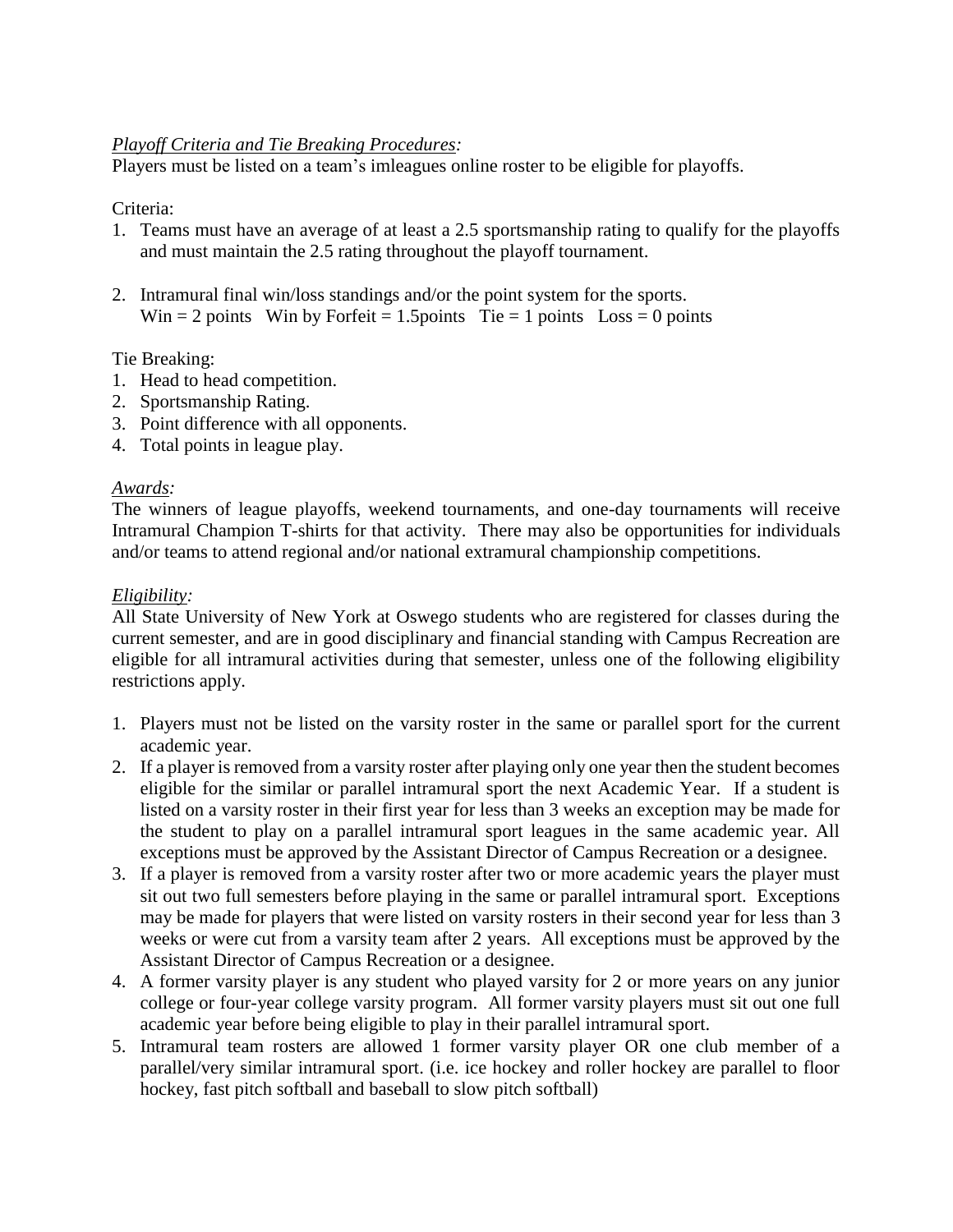- 6. For Intramural Broomball team rosters are allowed any combination of 2 former varsity, 2 current varsity or 2 club ice hockey or roller hockey members. Ice Hockey and Roller Hockey are comparable/similar to intramural broomball.
- 7. Each team roster is limited to either 1 female or 1 male club member of a parallel sport. A club member is any student listed on a club roster for more than 3 weeks or has played in 2 or more games in an academic year. The club sport member remains a member for the current academic year. Participation in parallel or comparable intramural sports is not limited for former club members.
- 8. Club Sport members are eligible for the respective or parallel sport for Individual/Dual Intramural Sports. "Doubles" teams are limited to one club member.
- 9. A faculty or staff member is eligible to participate on a student team, as long as they fulfill all criteria for intramural participation.
- 10. No dependents, guests, or alumni are permitted to participate in intramural sports.
- 11. No former professional athletes may compete in the same or parallel intramural sport.

## *Eligibility Sanctions:*

- 1. Any player who is found ineligible will cause their team to default each game in which he/she has played in illegally.
- 2. Individuals may play for one women's or men's team and one co-rec team.
- 3. A player is considered a legal member of the team for which he/she first plays on.
- 4. A player who misrepresents him/herself will be declared ineligible to participate in that game. The team involved will default the game and the player will be banned from further competition. If another member of the team knowingly permitted such representation, the entire team shall face expulsion from that sport.
- 5. A player whose team has been eliminated from a league or tournament is ineligible to participate for another team. However, if a team drops before its first scheduled game, or receives a forfeit or default loss of its first game and then drops, the players on that team may participate for another team.

## *Gender Identity and Rosters:*

- 1. For each intramural activity participants may play for one team in either a men's or women's league and one team in a co-rec league. Participants may play on the team that best matches their gender identity based on one's self-identified or expressed gender. If you have questions relating to gender identity please contact Scott Harrison, Assistant Director of Campus Recreation [scott.harrison@oswego.edu,](mailto:scott.harrison@oswego.edu) (315) 312-5609 or Sandra Keenan Jeffers, Director of Campus Recreation [sandra.keenan@oswego.edu,](mailto:sandra.keenan@oswego.edu) (315) 312-3114.
- 2. Each co-rec team is limited in the number of male players that can be playing in a game at one time. The number of male players allowed to play in a game at one time is equal to half of the maximum number of players allowed to be playing in a game at a time.
- 3. All team members must register at imleagues.com to be added onto a team's official roster. Only players listed on an official team roster will be eligible for playoffs.
- 4. Participants may be added to a temporary roster at game time during the regular season, provided they meet all eligibility requirements and show the supervisor a valid SUNY Oswego ID. Players added to a team's temporary roster must create an imleagues account and add themselves to their team's imleagues online roster to be eligible for playoffs. It is the individual player and their captain's responsibility to make sure they are added to their team's roster.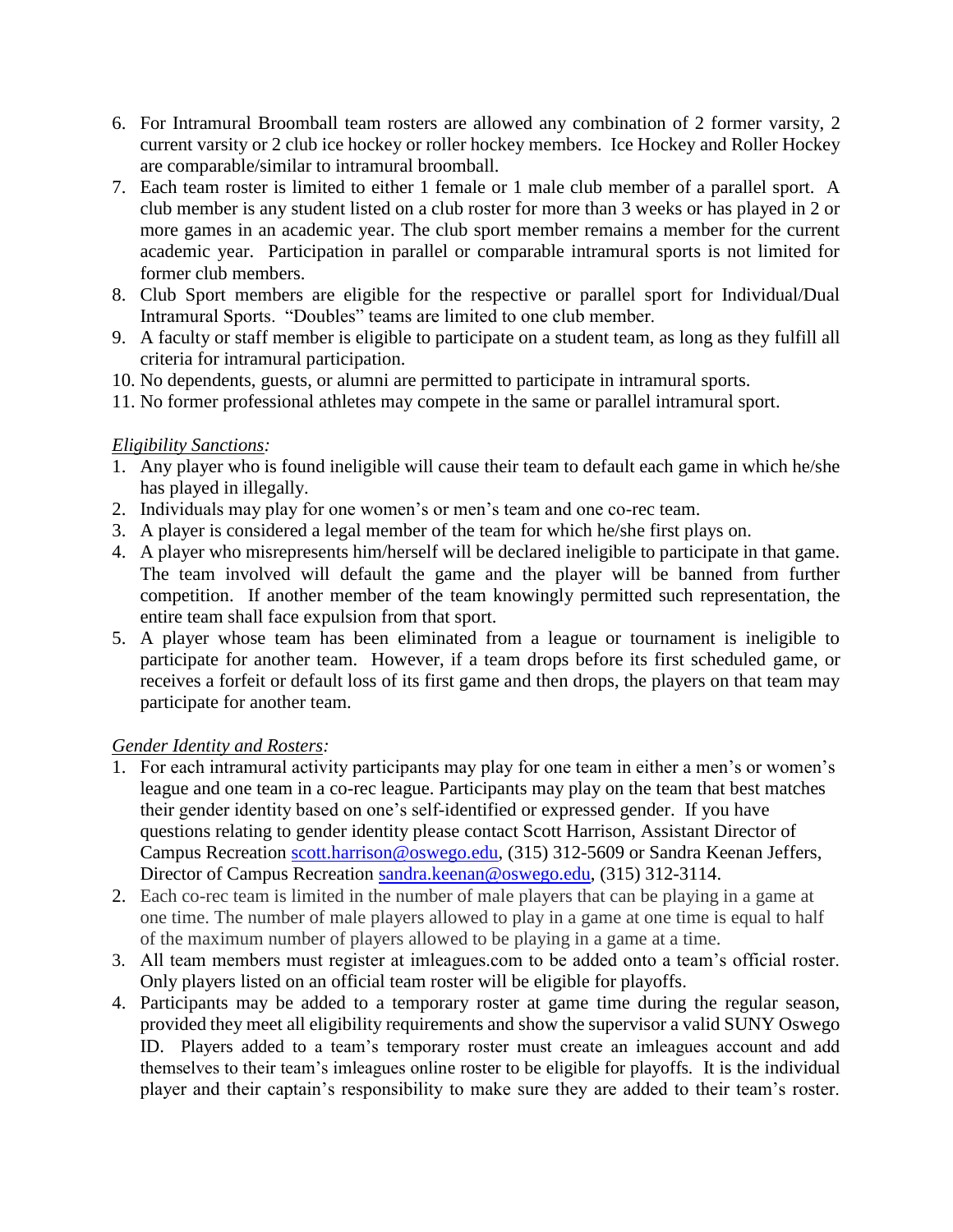Players not listed on a team's imleagues online roster will not be permitted to participate in the playoffs.

- 5. All intramural sports will follow a limited roster policy. The limit is ten players for basketball, four players on 3 on 3 basketball, and fifteen players for all other intramural team sports. Teams may add eligible players to their roster until the end of the regular season, provided that the participant has not already played for another team in the same division. For tournaments, players may only be added up until the start of their second game.
- 6. All Intramural activities require each player to present a valid State University of New York at Oswego ID card to the game official before play begins.

## *Forfeit Loss and Default Loss*

The Campus Recreation Intramural Sports Program prides itself on providing quality leagues and tournaments that are accommodating to our students, faculty, and staff. We value that participants have extremely busy schedules and we work diligently to schedule games around team captain's time preferences recorded by the team captain on imleagues.com.

The number of forfeits recorded each year is costly and may compromise the quality of our intramural leagues. Teams and staff become discouraged when games are not played as a result of a forfeit. Research conducted by the Campus Recreation Student Advisory Council concluded that a forfeit fine should reduce the number of team forfeits and recover some of the expenses of paying intramural staff during a forfeit.

- 1. The team captain has 48 hours from the time the league schedule is published to contact [intramuralsports@oswego.edu](mailto:intramuralsports@oswego.edu) to address any scheduling conflicts and request a game to be rescheduled. If the request is made after the initial 48 hours of the schedule being posted and the request cannot be met, then the requesting team will receive a default loss.
- 2. If one team cannot field enough players by the scheduled game time then a forfeit is declared unless the opposing team captain or designee approves a 10-minute extension and a shortened game time before a forfeit is declared. All decisions to approve or decline a 10-minute extension may not be protested.
- 3. A team will be fined \$20 for a forfeit during any team league or tournament. A team will be fined \$10 for an individual or doubles match. If the fine is not paid in full to the Campus Recreation office at 101 Lee Hall within 72 hours, then the team captain's student account may be charged for the forfeit fine. If a team does not contact Campus Recreation requesting to be removed from the league or tournament after the first forfeit and the same team forfeits for a second time, then the team captain's student account will be charged an additional forfeit fine and automatically be disqualified from the league or tournament.
- 4. If both teams cannot field the minimum number of players by 10 minutes after the scheduled starting time both teams will be charged with a loss by forfeit and both teams will be assessed the \$20 forfeit fine.
- 5. Any individual or team may be charged with a default loss for unsportsmanlike conduct.
- 6. A team captain or co-captain can e-mail [intramuralsports@oswego.edu](mailto:intramuralsports@oswego.edu) 24 hours before a scheduled game and receive a default loss once per tournament or league and no fine will be assessed. After the first default loss any time a team cannot field enough players to start a game the team will be charged with a forfeit loss and be assessed a forfeit fine.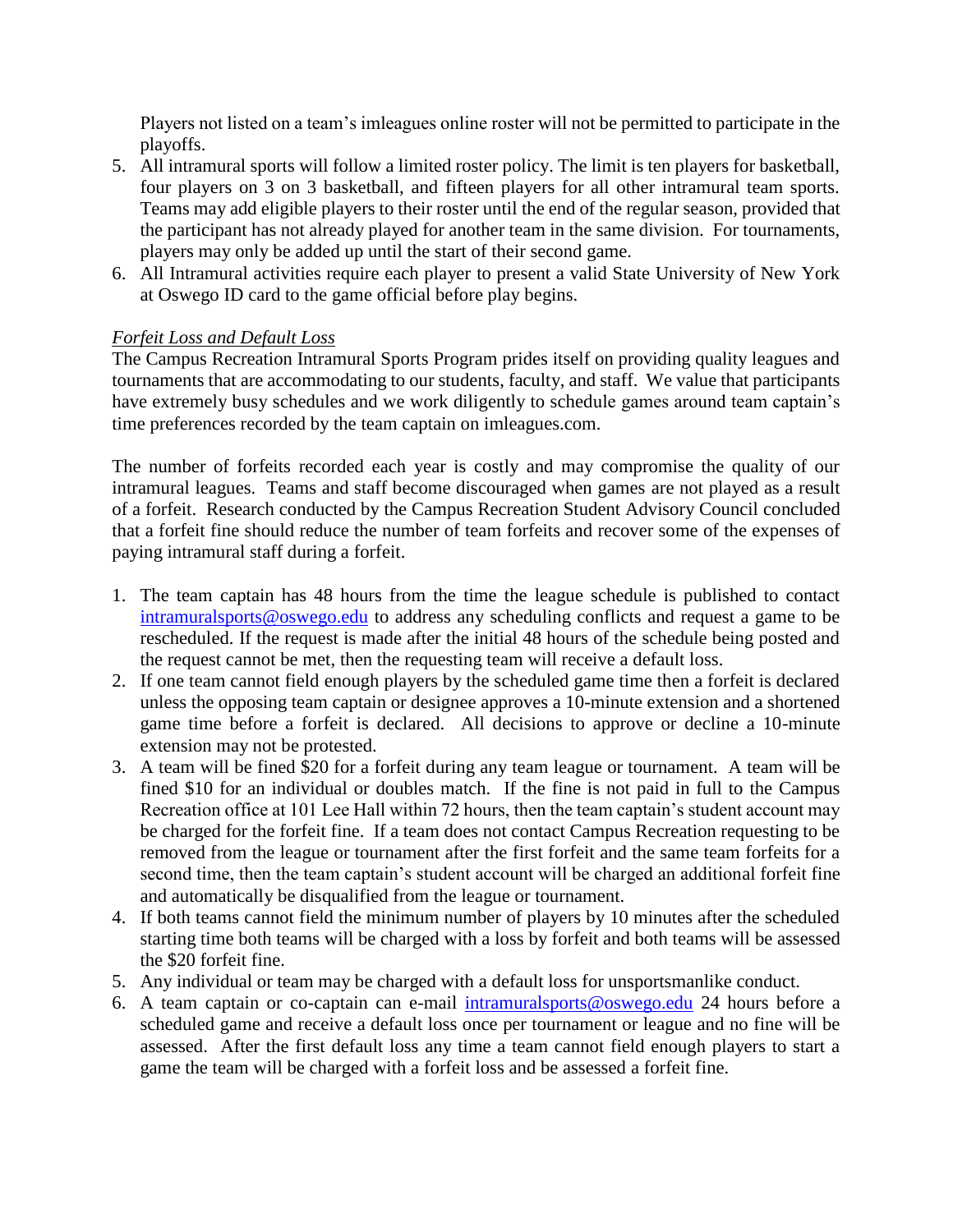### *Protests:*

- 1. Only team captains, or in the absence of the team captain the designated spokesperson, may file a protest when a rule has been violated which affects the outcome of an event.
	- a) The captain must, upon occurrence of the discrepancy, immediately inform the official that he/she wishes to put the game under protest.
	- b) A protest form must be submitted to [intramuralsports@oswego.edu](mailto:intramuralsports@oswego.edu) by 12 noon the next business day explaining the protest.
- 2. An official's judgment or interpretation of a player's action or sport rule does not constitute grounds for protest.
- *3.* Eligibility protests may be filed at any time during the season by submitting an eligibility protest to [intramuralsports@oswego.edu.](mailto:intramuralsports@oswego.edu)

## *Disciplinary Action:*

- 1. If a player is ejected from a game for any reason the participant is required to provide the supervisor or official with necessary information to complete an Incident Report. The player must leave the gym or playing area immediately after completion of the incident report. If the player does not cooperate with the supervisors or game official's requests University Police will be called for assistance. Any player ejected must meet with the Assistant Director of Campus Recreation or designee before being reinstated.
- *2.* Any player charged with fighting or striking any official or participant will be automatically be suspended from the league, must meet with the Director of Campus Recreation, and serve a minimum of a one game suspension before being reinstated. Depending on the severity of the case the incident may be referred to the Office of Student Conduct and Compliance in accordance with the Code of Student Rights, Responsibilities and Conduct. Please refer to the student handbook for specific about disciplinary policies and procedures.

## *Equipment Replacement Procedure:*

The **equipment replacement procedure is to ensure the Intramural Sports Program can continue providing quality equipment in good working order to our participants.** In the event a participant damages or loses equipment an incident report will be completed by our intramural staff. If the Assistant Director of Campus Recreation or designee determines that the participant is responsible for damaged or lost equipment and the damage was not the result of normal wear and tear, then the participant(s) will be contacted through email that they have two business days to pay the replacement cost of the damaged or lost equipment. During that same time frame a participant may make an appeal to the Director of Campus Recreation. If after reviewing the appeal the Director determines the participant is responsible for the replacement cost of the equipment and the student does not pay the replacement cost of the equipment within two business days, then the participant's student account will be charged for the replacement cost of the equipment. Equipment that is damaged due to normal wear and tear will not be charged to the participant and each incident will be reviewed on a case-by-case basis.

## *Sports Officials:*

No intramural program can be successful without the services of student sports officials. These officials are necessary because of the inherent risks associated with intramural sports activities. Campus Recreation will provide officials for most team competitions and tournaments. For competition in individual sports (tennis, racquetball, etc.) the participants are responsible for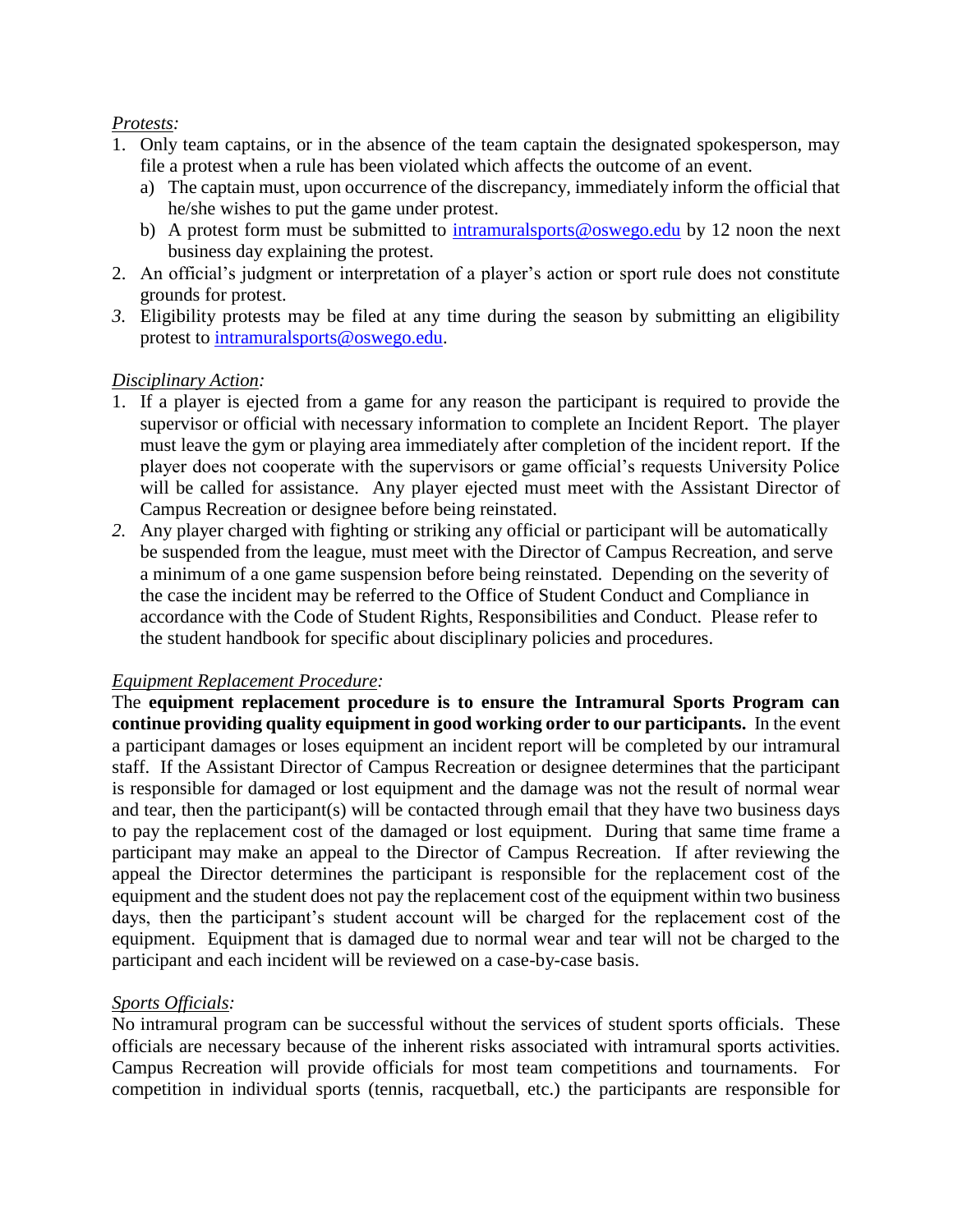officiating their own matches. However, there will be a site supervisor available to clarify rules or answer any questions that may arise.

# *Gag Rule:*

- 1. The Gag Rule is when officials have determined that participants are contesting too many calls and these remarks or reactions are becoming a distraction to the game. Once the Gag Rule is announced to teams during a game any participant other than the team captain questioning an official's judgment will be removed from the game.
- 2. The team captain will be the designated speaker for his/her team. If the team captain is absent, the team will designate a spokesperson.
- 3. Any player dismissed from a game must leave the playing area completely after completing an incident form with the intramural supervisors or designee. Refusal to comply will result in an immediate forfeiture of the game, and University Police will be called. Any player dismissed from a game for the "Gag Rule" must meet with the Assistant Director of Campus Recreation or designee before being eligible for any intramural activity.

### *Sportsmanship:*

An important part of Intramural Sports Program philosophy is dependent on good sportsmanship by all parties. Good sportsmanship is essential for the overall success and enjoyment of the intramural sports program. "Good sportsmanship" means one understands the rules of the game, has respect for persons on the opposing team, respect for game officials, supervisors, and for all in attendance. Good Sportsmanship also requires all parties to maintaining a positive attitude, and remember having fun and fair competition is the spirit of the Intramural Sports Program.

Acts of unsportsmanlike conduct will not be condoned. Game Officials, Supervisors, and the Campus Recreation Assistant Director will make decisions whether to warn, penalize, or disqualify offending players or teams. Abuse of the officials will not be tolerated; any person in violation of this rule will be removed from the game. The dismissal of a player or players is the responsibility of the officials in charge of the game. His/her actions are final and will not be overruled. Any player dismissed from a game for unsportsmanlike conduct will be asked to leave the playing area and facility after completing an incident report. All players that have been dismissed from a game will remain ineligible for all intramural sports until meeting with the Assistant Director of Campus Recreation or designee.

## *Sportsmanship Rating Policy:*

- Following each contest in team sports the intramural staff will rate each team from  $0 4$  on their sportsmanship.
- Teams must average a 2.5 rating or above in order to qualify for playoffs. All team's regular season average will carry over to the playoffs and teams must maintain their 2.5 average throughout the entire playoffs or they will be eliminated. If a team is eliminated due to poor sportsmanship the next eligible team, if there is one, may be placed in their spot.
- If a team receives a sportsmanship rating below a 2.0 in a season including playoffs or tournament, a warning will be issued. If a team receives a rating below a 2.0 twice in one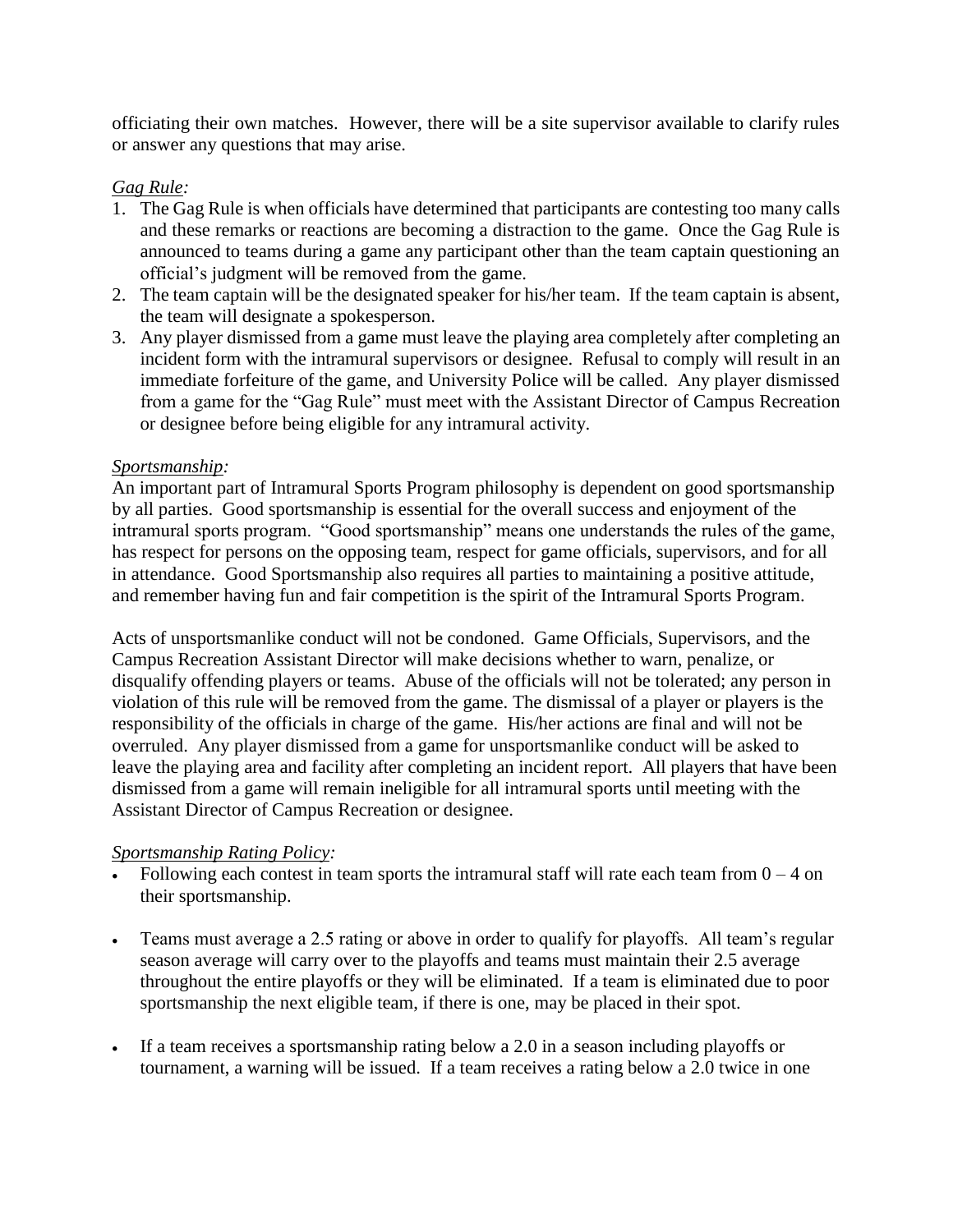season including playoffs or tournament, that team will be removed from the league and/or playoffs.

 If a player, team, or team spectator is ejected from a game for any reason, the team cannot receive higher than a 2.0 rating for that game. The people involved in the ejection must meet with the Assistant Director of Campus Recreation or designee before playing or attending any intramural event.

### Specific rating scale:

**4 = Excellent** rating will be awarded to a team that demonstrates qualities of extremely good sportsmanship in regard to teammates, the opposing team, and intramural staff and officials, and an attitude of complete cooperation by all team members and spectators before, throughout, and after the contest.

**3 = Above Average** rating will be awarded to a team that demonstrates sportsmanlike conduct in the game except for minor infractions, but the conduct is such that the game continues without interruptions.

**2 = Average** rating will be awarded to a team when the team or individuals disregard initial warnings of unnecessary roughness, the team or player demonstrates a few antagonistic behaviors to an official and/or an opposing team, and if foul language occurs.

**1 = Below Average** rating will be awarded to a team when disorderly conduct by a team member or spectator is clearly related to game play and/or jeopardizes game play at any time. This may include, but is not limited to, foul language, unnecessary roughness, unsportsmanlike fan, taunting intramural staff or opponents, horseplay, etc.

**0 = Poor** rating will be awarded as an unsportsmanlike rating to a team if any player and/or spectator takes action in which the intent is to bring about physical harm or uses threatening and abusive language. This includes, but is not limited to, fighting, foul language, threatening other participants, threatening an official, threatening a spectator, taunting, delay of game, physically putting their hands on a player or staff person, etc.

## *Alcohol / Drugs / Tobacco:*

Alcohol and drugs are prohibited in all recreational activity areas. Participants are not allowed to smoke or chew tobacco while participating in intramural events. Those individuals who are under the influence of drugs or alcohol will not be allowed to play, and will be written up and reported to both the Director for Campus Recreation, as well as the Director of Campus Life and University Police. In addition, the individual may be brought up on College Judicial Charges in accordance with the Code of Students Rights, Responsibilities and Conduct. Please refer to the Student Handbook for specifics about disciplinary policies and procedures pertaining to Alcohol, Drugs, and Tobacco.

#### *Health and Injuries:*

Since participation in the intramural program is on a voluntary basis, the Oswego State University of New York, Department of Campus Life, Campus Recreation will not accept responsibility for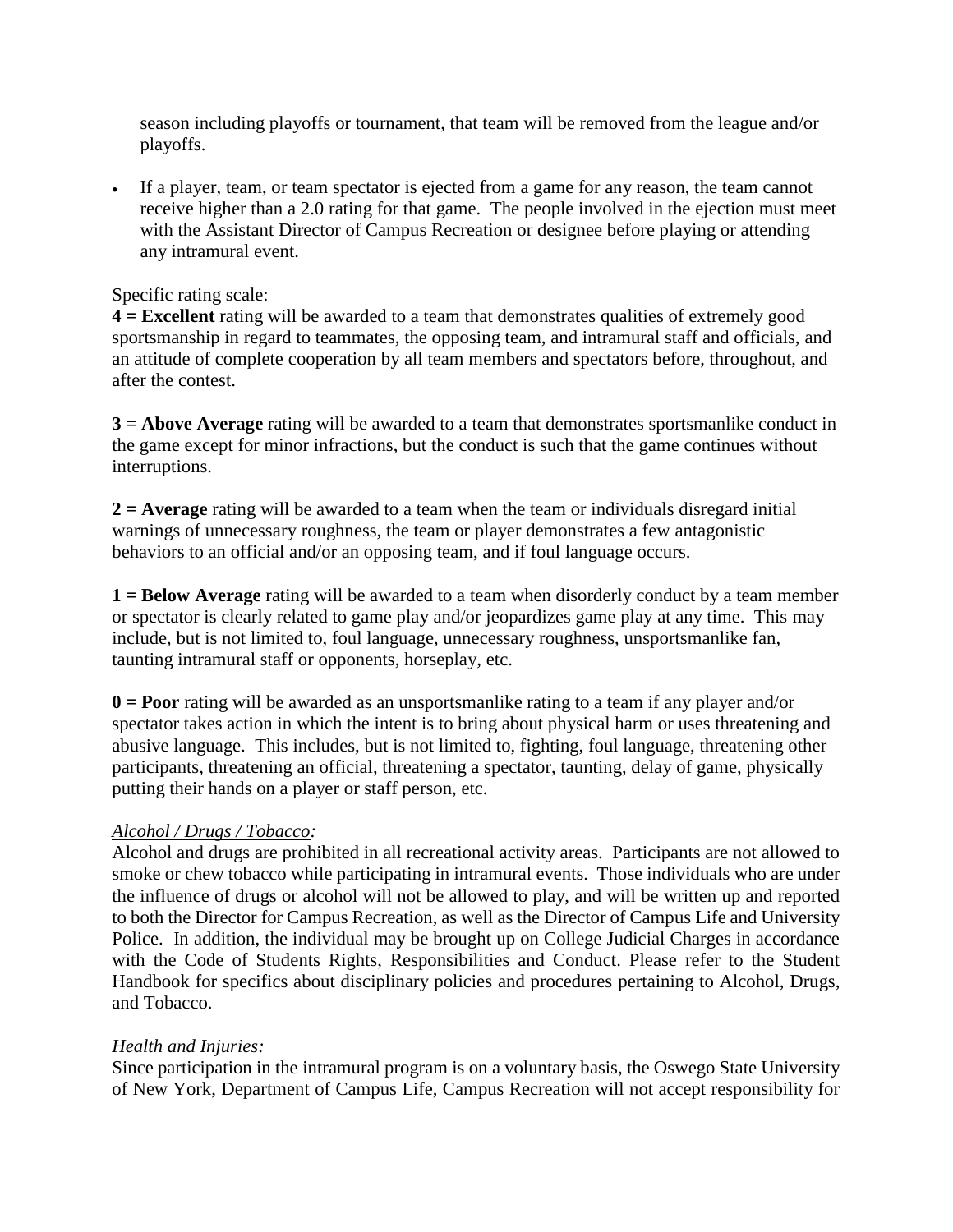injuries sustained while participating in intramural sports or in the open recreation program. All participants are strongly encouraged and advised to provide their own health insurance coverage and receive a yearly health examination. When an injury occurs please notify the supervisor on duty. Injuries of a more serious nature are referred to University Police and SAVAC. Any cost incurred from an injury is the responsibility of the participant.

### **Extramural Sports**

The Intramural Sports program takes pride in having the opportunity in allowing its participants to take part in extramural competition at the state, regional and national levels in Flag Football, Basketball, and Co-ed Softball tournaments in NIRSA endorsed programs. Extramural is defined as team sport competition opportunities against other colleges and universities. Each participant must be a current Oswego State University of New York student and have a valid ID to be eligible for competitions. In addition, the participant must pay the student activity fee, be in good judicial and financial standing with the University, be a member of the intramural champion's original team roster, and meet the eligibility policies of the extramural tournament. Campus Recreation will only subsidize the expenses of a team that has a minimum of three substitutes or a full roster to the events. Portions of a team or the minimum number of players as stated in rules to start a game will not be acceptable. All students participating in extramural sports are recommended to have health insurance and bring all insurance information on the trips. A mandatory travel meeting with all participants and the Campus Recreation Director or Assistant Director will be set up with the team captain and players to discuss guidelines, sport rules and expectations for the trip. If a player does not attend the meeting he or she will not be permitted to go on the trip. Dependent upon the number of representatives that will be able to attend the extramural tournaments, participants should anticipate that they will incur some out of pocket travel expenses associated with the trip. Campus Recreation will only reimburse expenses outlined in the reimbursement and travel agreements.

#### **Participant Disclaimer and Waiver**

#### **Assumption of Risk**

I understand and am familiar with the inherent risks related to the intramural sports. I am also wellaware that additional risks can come from factors such as faulty equipment or facilities as well as the acts of other participants. For these reasons, I know that participating in an intramural sport program may result in serious injury, death, disability or serious impairment of future ability to earn a living and general decreased quality of life. I further attest I am voluntarily engaging in an activity which is similar/identical to that which I have been previously informed I cannot play/participate in due to injury or history of injury. I understand that I am participating in the activities of this program against medical advice and I acknowledge that I have been informed of the risks possible from playing with such an injury or history of injury(ies). Risks could include but are not limited to head or other injuries, including worsening of any current of previous injuries, broken bones, brain damage, paralysis and death. I agree to assume all risk of personal injury or loss, bodily injury (including death), damage to or loss or distractions of any personal property occurring in connection with or arising out of participation in intramural sports. In consideration for allowing me to play intramural sports, I HEREBY ASSUME ALL RISKS, physically, emotionally, financially and legally associated with the sport or program and agree to release and indemnify the State of New York, the State University of New York, the College, and their officers, employees, agents and volunteers from and against any